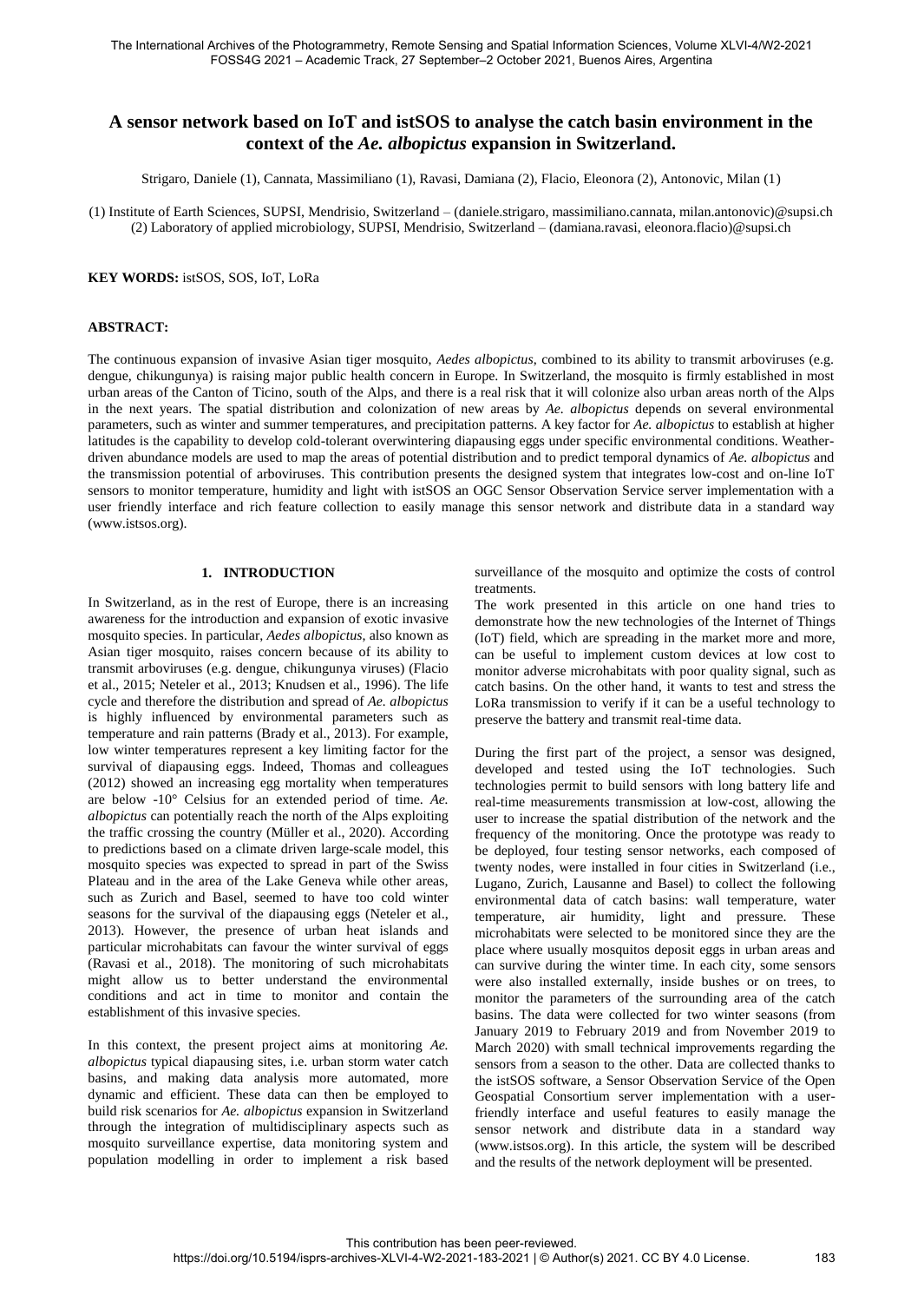## **2. MATERIAL AND METHODS**

In the following paragraphs, we are going to describe the steps followed to implement an environmental monitoring system based on an open source approach. Starting from an overview of the system we end describing the sensor device. The aim is to implement a low-cost system that is composed by numerous nodes dispersed on a large area and that can be easily expanded with new nodes.

## **2.1 The system overview**

The system is basically a Wireless Sensor Network (WSN) composed by nodes that sense the microhabitats and transmit data over-the-air to a data warehouse [\(Figure 1\)](#page-1-0). The WSN covers a large area since the devices are deployed in four Swiss cities: one south of the Alps (i.e., Lugano) and the others north of the Alps but in different climatic regions (i.e., Lausanne, Basel and Zurich). As stated in the introduction, the nodes are installed inside catch basin. The nodes have sensors to measure catch basin's water and wall temperature and they guarantee a battery life of some months. During the development of the device, a particular attention is paid to the battery life, which should cover the entire winter. The winter season is important because the survival of mosquitoes' eggs is negatively affected by sub-zero temperatures. Data transmitted in real time to a data warehouse help the researchers to check the nodes' health state and get an instantaneous overview on the parameters' variations. Since an open approach is preferred and required by the project, the WSN is characterized by as much as possible open source components as well as open standards to easily share data towards other web services and increase the interoperability of the system.



Figure 1. The system's overview.

<span id="page-1-0"></span>For every group of 4-5 nodes, an equal device is positioned in some key areas where the mosquitoes usually rest (inside bushes, under trees or in other humid and protected microclimates). Data are collected every hour and then transmitted to a gateway, which re-bounces them to a server.

#### **2.2 The data transmission**

The data transmission is often one of the most powerconsuming tasks of the node. Luckily, in the era of the Internet of Things (IoT), there are some options that can help in decreasing the battery consumption such as: NB-IoT, LTE CAT-M1, LoRa (Andres-Maldonado, 2017; Hsieh, 2018; Bor, 2016). To this end, the LoRa technology is selected as media data transmission because: it is based on free radio frequency; it permits a long-range coverage; and it is the best solution to save power. In addition, LoRa combined with the LoRaWAN protocol offers critical benefits:

- 1. the network can be deployed with devices that do not need a sim card;
- 2. the network can be easily extended;
- 3. the transmission of the data from the device to the gateway use an end-to-end encryption;
- 4. costs of the data transmission are very low and potentially completely free.

During the initial phase of the project, we considered building a network with a custom gateway to handle device registration and messages coming from the nodes. This approach has the advantage to lower down to zero the costs. However, we performed some tests to understand the technology and verify the stability of the network but with poor results. Hence, we decided to adopt the Swisscom IoT LoRa network, which already covers at least 95% of the Swiss territory at an affordable cost. Such decision requires to submit the developed device to a certification process to ensure that the device respects the LoRaWAN limitations such as duty cycle, signal power, Adaptive Date Rate (ADR) and other features. This process is carried out by the ICT company Swisscom.

In [Figure 2,](#page-1-1) the package data transmission flow is represented. The messages sent by the devices are received by a Swisscom Gateway using an end-to-end encryption. Then, the gateway transmits the messages to a Swisscom application, which make a POST request to the SUPSI data warehouse based on istSOS.



<span id="page-1-1"></span>**Figure 2.** The LoRaWAN package transmission flow.

#### **2.3 istSOS**

The data warehouse is based on istSOS, an open source Python based implementation of the Sensor Observation Service standard (SOS) of the Open Geospatial Consortium (OGC) used in production for the management of the Hydro-meteorological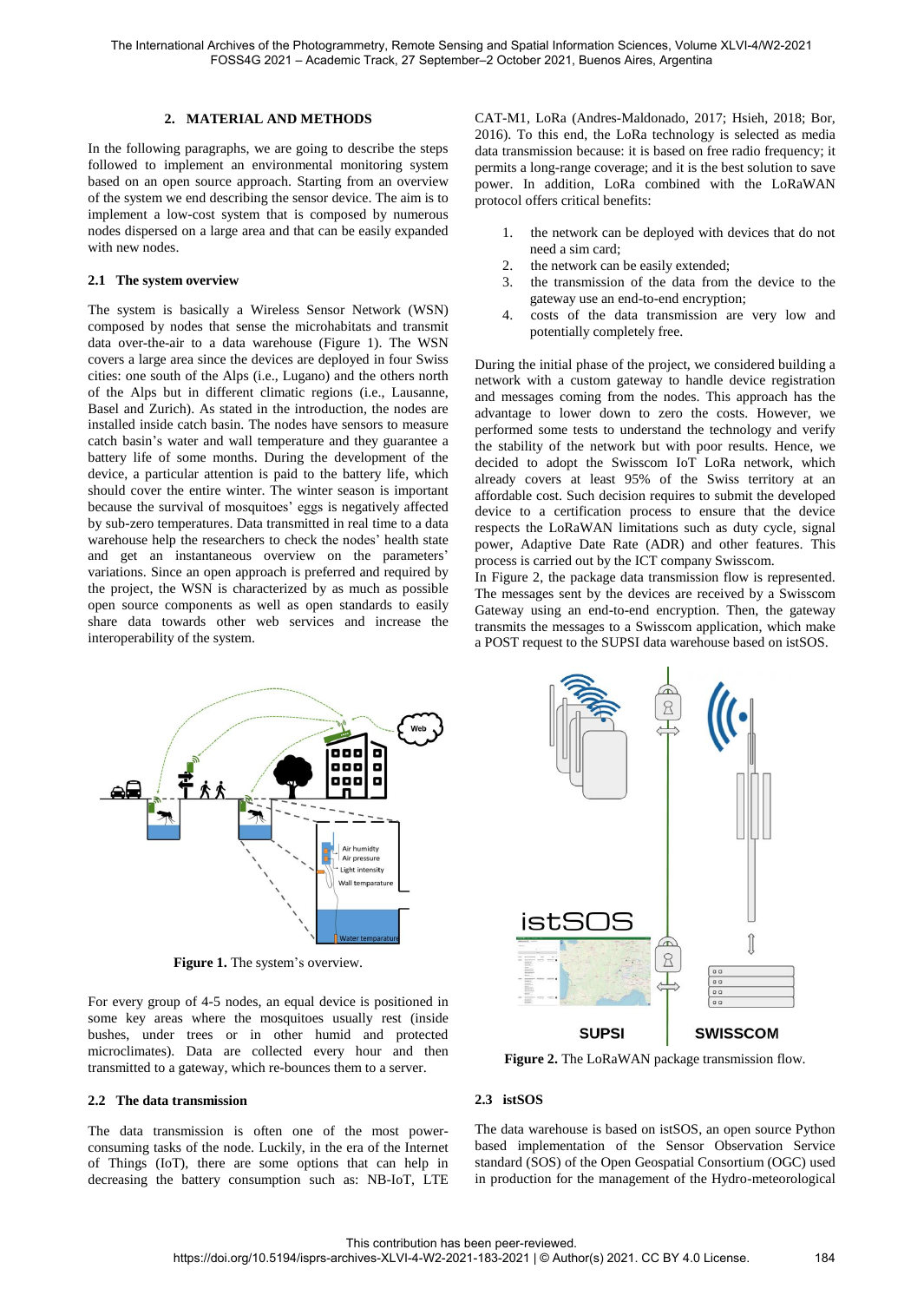weather station network of the Canton of Ticino (Pozzoni et al. 2020). The IoT era requires a software that can manage high frequency real-time data, many spatially distributed sensors and concurrent requests performed by an always increasing number of users. Due to the analysis of the stress test performed on the software and to test the new technologies that can help in supporting high concurrent users and requests, a prototype version of istSOS (istSOS3) was developed (Cannata et al. 2019, 2018). istSOS3 permits to easily develop plugins to extend the core of the software and support other needs. Therefore, a Python plugin was developed in Python in order to add support to the POST requests coming from the Swisscom application.

## **2.4 The sensor node**

The sensor node is one of the main objects developed during the project activity. The process that brought to the final prototype started from a very simple implementation based on wires and self-made tools to fix sensors (Figure 3). Then, after a testing phase and some fixes, a final circuit (PCB) was designed and then implemented thanks to the collaboration with the Swiss company TecInvent. The result is a battery-powered device with four sensor connections and an SD card slot mounted inside a waterproof plastic box with a transparent cover. According to the project requirements, two temperature waterproof probes based on DS18B20 are plugged to measure catch basin water temperature (°C) and catch basin wall temperature (°C). The DS18B20 probe has demonstrated very good performance in many projects (Strigaro et al. 2019) at low cost with a good stability in terms of accuracy and value drifting. In addition to catch basin temperature, other four parameters are measured: internal device temperature  $({}^{\circ}C)$ ; internal device humidity  $({}^{\circ}C)$ ; air pressure (hPa); and light (lux). In [Table 1,](#page-2-0) the low cost sensors selected for this project are listed. The internal temperature and humidity are useful to understand the device conditions that can be perturbed by, for example, possible water leakage. To avoid the water condensation and preserve the electronic components from corrosion, a mini pocket of silica gel was inserted in every device box. The box is an IP68 case with a transparent cover to permit the light to enter and consequently be detected by the light sensor. Instead of an expensive solar radiation sensor, the BH1750 better met the project requirements just informing if the catch basin is reached by the sunlight or not. The light of the sun can be an interesting parameter to determinate if a microhabitat is good or not for the survival of the diapausing eggs.



**Figure 3.** The prototype development.

| <b>Name</b>                    | <b>Parameters</b>               |  |
|--------------------------------|---------------------------------|--|
| <b>BME280</b>                  | Temperature, Pressure, Humidity |  |
| BH1750                         | Light                           |  |
| <b>DS18B20</b>                 | Temperature                     |  |
| <b>Table 1. Sensors' list.</b> |                                 |  |

<span id="page-2-0"></span>**2.4.1 The LoPy microcontroller:** The core of the device is the LoPy Micro-Controller Unit (MCU) from PyCom. This MCU is selected because it integrates out of the box a LoRa module compatible with the LoRaWAN. Such MCU consumes very low current (in the order of micro Ampere), during the power save/deepsleep mode. This last feature was important for our use case because the frequency of the sampling is of 30 minutes, so most of the time the sensor should just keep in memory the most significant variables, sleep and consume as low current as possible. Furthermore, the LoPy supports MicroPython, a full Python compiler and runtime that runs on the microcontroller's hardware that simplifies the code for the firmware development. At the beginning, the LoPy did not perform as expected in deepsleep mode because of an electronic bug, which was fixed with the next version named LoPy4.

**2.4.2 The firmware logic:** The MicroPython firmware is based on two python scripts: the first, named *boot.py,* runs once at the beginning; the second, called *main.py*, runs every time the device wakes up from sleeping (every 30 minutes). During the very first boot (or after a hardware reset), the device tries to connect to a preconfigured WiFi network to get date and time from the Internet and consequently updates these data in the internal Real Time Clock (RTC). Afterwards, the *main* cycle starts and reads the environmental data from the detected and configured sensors. Once those data are collected, the device either tries to join and pair with the nearest gateway (if it is not yet registered on the LoRaWAN network) or it restores the previous configuration obtained from the last pairing phase, which is stored into the internal flash memory. In this way, it skips the joining process and directly sends the data, saving power and reducing costs to the minimum, since every new joining process corresponds respectively to a current peak and to an exchange of messages with the gateway. The data sent are then saved to an SD card in order to keep all the data measured locally. Hence, if something goes wrong during the communication the data can be easily recovered in postprocessing.

#### **3. RESULTS**

One of the main results of the previously described activities is the implementation of a node costing about 100 euros [\(Table 2\)](#page-3-0) and a server instance of the new istSOS with the developed plugin. Hence, it was possible to assemble 100 devices. This number includes some duplicates and backup devices just in case some damages or other problems occur during the installation or the period of field work.

As already stated, during the project we deployed 75 devices in four Swiss cities (Lugano, Lausanne, Basel and Zurich) to monitor the catch-basin microhabitat during two winter seasons (2018-2019 and 2019-2020). The first device installation covered only the period from January 2019, while the second from November 2019. In [Figure 4,](#page-3-1) the locations of all the sensors installed are visualized. Generally, for each city four main areas were selected based on where the oviposition traps were positioned for the routine surveillance campaign. For each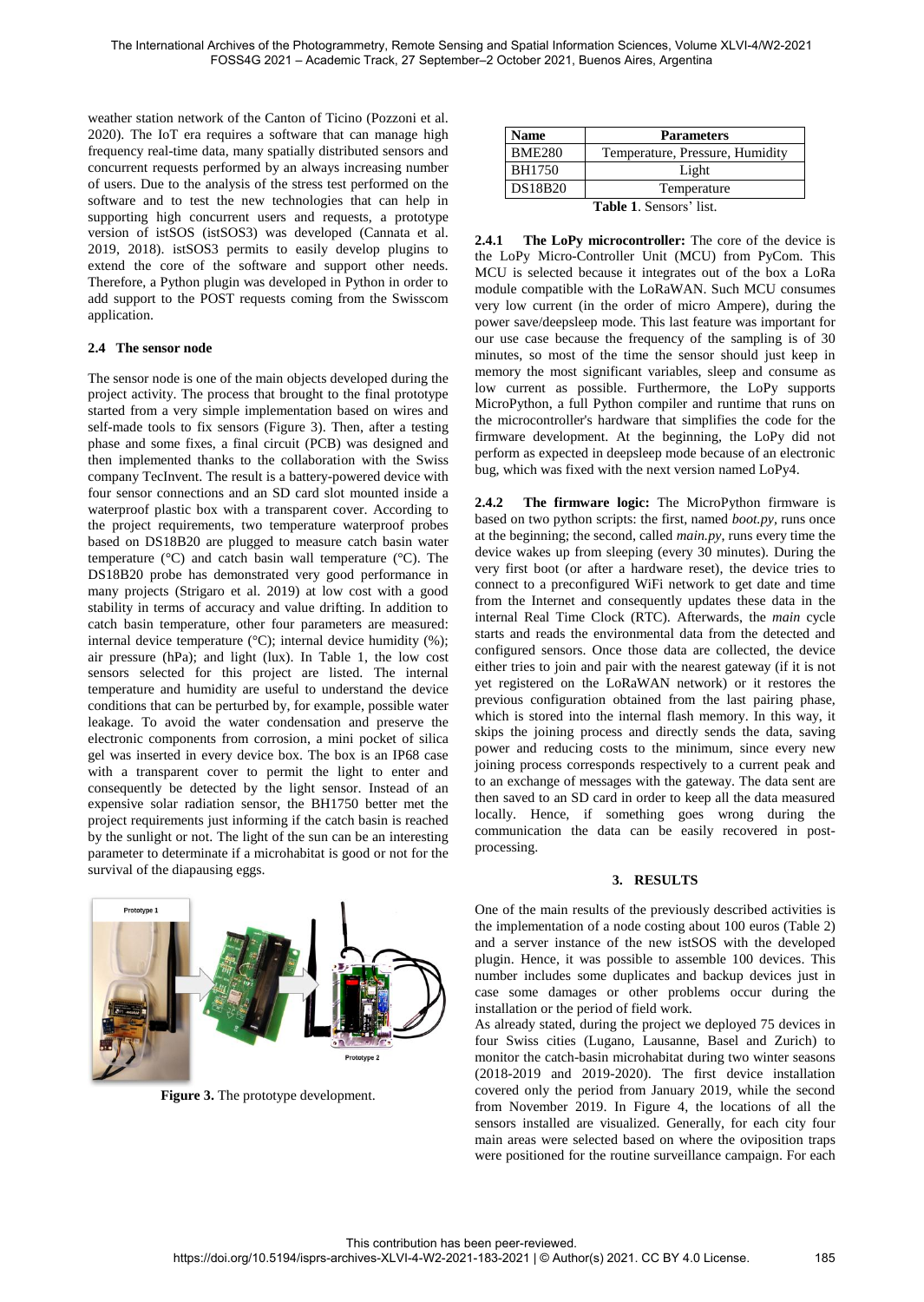area, four devices were installed inside the catch basins and one outside.

| <b>Component</b>      | Quantity                      | <b>Price in euros</b> |
|-----------------------|-------------------------------|-----------------------|
| LoPy4                 |                               | 30                    |
| Antenna LoRa          |                               | 6.2                   |
| <b>PCB</b> Board      |                               | 28                    |
| LiPo Battery 4000 mAh |                               | 3                     |
| <b>BME280</b>         |                               | 4.4                   |
| <b>BH1750</b>         |                               | 1.5                   |
| <b>DS18B20</b>        | $\mathfrak{D}_{\mathfrak{p}}$ | 10.6                  |
| 2GB SD Card           |                               | 3.5                   |
| <b>Box</b>            |                               | 13                    |
|                       |                               | Total in euros 100.2  |

**Table 2.** Approximate costs of a single node/device.

<span id="page-3-0"></span>

<span id="page-3-1"></span>**Figure 4.** Maps of the 75 sensors deployed in four Swiss cities.

In [Table 3](#page-4-0) and Table 4, all the devices deployed are listed, together with the date of deployment and their life duration and. The first deployment phase started on 8<sup>th</sup> January 2019 and ended on 21<sup>st</sup> February 2019 with the installation of the nodes in Basel (Table 3). Without considering the device AL051, which had some problems from the beginning, the minimum life duration was of about 2 days for the AL058 device and 7 days for the AL050 device. The average lifetime of the sensors was of about 141 days. This means that a sensor with the right location can easily collect the data for more or less the entire winter season. The discrepancy between the lifetime of the devices is due to the quality of the signal. If the signal is poor, more power is needed to reach the gateway and so the battery life drains faster. Considering that the devices are installed inside the catch basin, such work demonstrates that the LoRa network can be used in adverse environments. The maximum lifetime value registered is 325 days for the AL054 sensor. This performance is related to the fact that the device is not inside the catch basin and consequently has a better quality of signal. The sensors nearby located in the catch basin worked for a period of around 180-200 days.

The same analysis was made for the data collected during the second winter season [\(Table 4\)](#page-4-1). In order to increase the work time, for the second network implementation, the battery was duplicated and small improvements in the code were performed in order to further optimize the power management of the device. With these improvements, the average lifetime of the sensors increased to 144 days. We did not notice a sensible increase of the performance, probably due to a battery module management that was built to handle only one cell and not two cells in parallel.

| <b>Device</b> | <b>First message</b> | <b>Duration</b>    |
|---------------|----------------------|--------------------|
| AL001         | 11.01.2019           | 72 days, 4:50:34   |
| AL002         | 11.01.2019           | 198 days, 3:30:39  |
| AL003         | 11.01.2019           | 123 days, 18:05:41 |
| AL004         | 11.12.2019           | 159 days, 12:54:34 |
| AL005         | 11.01.2019           | 191 days, 9:40:58  |
| AL006         | 08.01.2019           | 39 days, 9:23:58   |
| AL007         | 11.01.2019           | 210 days, 5:03:20  |
| AL008         | 11.01.2019           | 249 days, 17:26:09 |
| AL010         | 11.01.2019           | 70 days, 2:13:47   |
| AL011         | 11.01.2019           | 226 days, 12:20:31 |
| AL012         | 11.01.2019           | 159 days, 23:05:44 |
| AL013         | 11.01.2019           | 263 days, 16:09:53 |
| AL014         | 11.01.2019           | 248 days, 19:39:13 |
| AL015         | 11.01.2019           | 259 days, 9:22:56  |
| AL016         | 31.01.2019           | 204 days, 17:12:21 |
| AL018         | 30.01.2019           | 158 days, 12:19:57 |
| AL019         | 31.01.2019           | 108 days, 16:59:01 |
| AL020         | 31.01.2019           | 36 days 15:47:47   |
| AL021         | 01.02.2019           | 38 days 18:16:45   |
| AL022         | 01.02.2019           | 79 days, 1:52:03   |
| AL023         | 01.02.2019           | 200 days, 22:57:40 |
| AL024         | 01.02.2019           | 20 days 15:00:31   |
| AL025         | 01.02.2019           | 218 days, 6:24:17  |
| AL026         | 30.01.2019           | 195 days, 22:16:32 |
| AL027         | 31.01.2019           | 214 days, 9:56:38  |
| AL028         | 31.01.2019           | 71 days, 23:43:12  |
| AL029         | 31.01.2019           | 25 days, 8:11:28   |
| AL030         | 27.11.2019           | 203 days, 14:48:56 |
| AL031         | 01.02.2019           | 187 days, 1:45:25  |
| AL032         | 01.02.2019           | 120 days, 12:01:57 |
| AL033         | 01.02.2019           | 107 days, 2:13:33  |
| AL034         | 01.02.2019           | 207 days, 16:02:04 |
| AL035         | 01.02.2019           | 124 days, 13:18:15 |
| AL036         | 12.11.2019           | 12 days 06:14:44   |
| AL037         | 19.02.2019           | 200 days, 4:15:02  |
| AL038         | 12.11.2019           | 55 days 10:57:27   |
| AL039         | 19.02.2019           | 219 days, 11:31:18 |
| AL040         | 19.02.2019           | 31 days 05:33:49   |
| AL041         | 19.02.2019           | 219 days, 3:30:49  |
| AL042         | 12.11.2019           | 176 days, 18:16:35 |
| AL043         | 19.02.2019           | 121 days, 8:20:06  |
| AL044         | 19.02.2019           | 209 days, 21:28:48 |
| AL045         | 19.02.2019           | 215 days, 18:27:37 |
| AL046         | 20.02.2019           | 187 days, 4:51:53  |
| AL048         | 20.02.2019           | 104 days, 11:48:21 |
| AL049         | 20.02.2019           | 217 days, 18:53:59 |
| AL050         | 20.02.2019           | 7 days, 3:58:50    |
| AL051         | 06.02.2019           | 0 days 01:00:00    |
| AL052         | 12.11.2019           | 42 days 03:52:11   |
| AL053         | 20.02.2019           | 223 days, 10:19:12 |
| AL054         | 18.11.2019           | 325 days, 17:13:06 |
| AL055         | 18.11.2019           | 185 days, 15:28:32 |
| AL056         | 21.02.2019           | 206 days, 8:17:10  |
| AL057         | 06.02.2019           | 99 days, 5:12:18   |
| AL058         | 06.02.2019           | 2 days, 22:00:00   |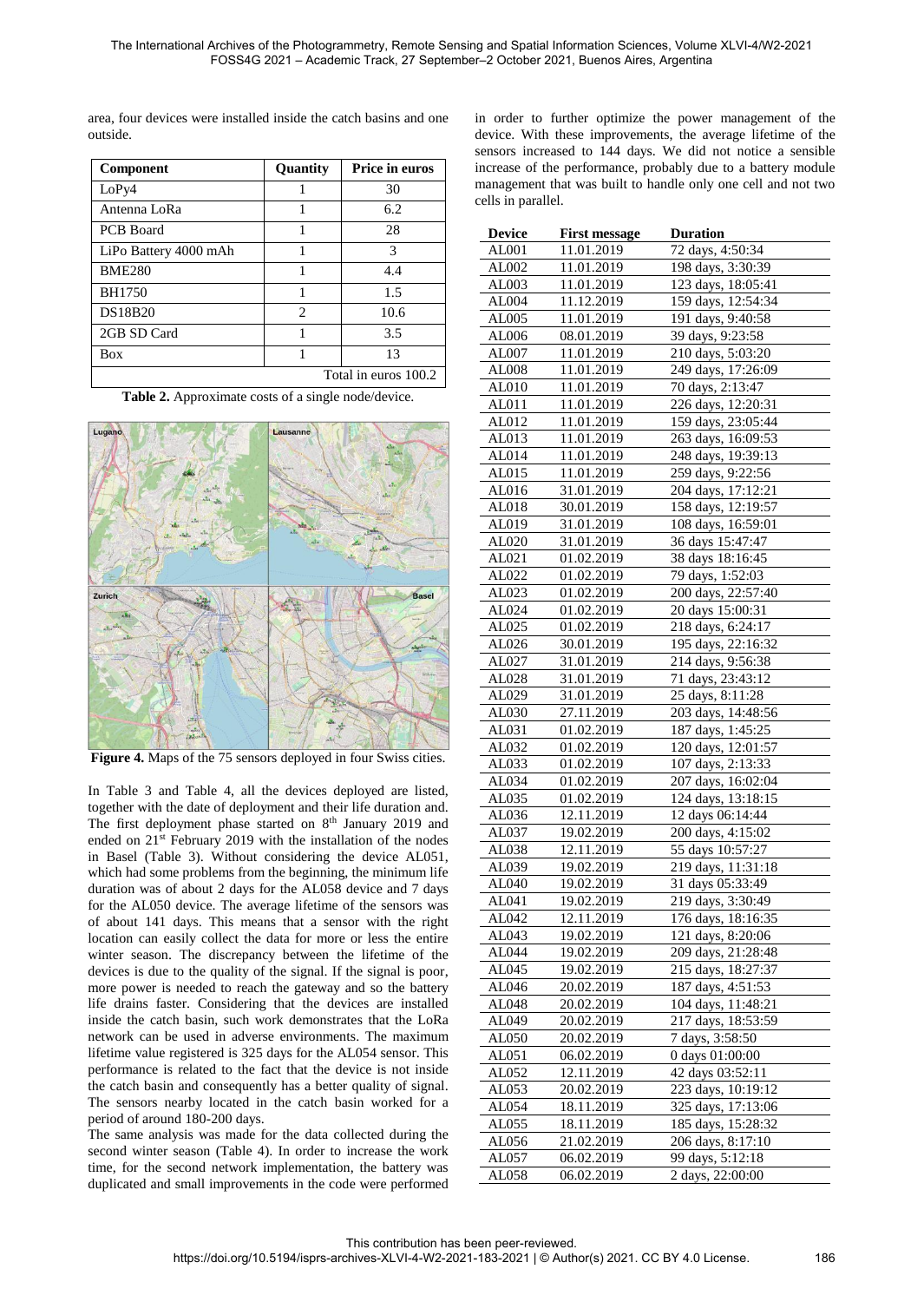The International Archives of the Photogrammetry, Remote Sensing and Spatial Information Sciences, Volume XLVI-4/W2-2021 FOSS4G 2021 – Academic Track, 27 September–2 October 2021, Buenos Aires, Argentina

| AL059 | 21.02.2019 | 87 days, 18:45:21  |
|-------|------------|--------------------|
| AL060 | 21.02.2019 | 223 days, 20:41:10 |
| AL061 | 21.02.2019 | 117 days, 20:43:58 |
| AL062 | 21.02.2019 | 158 days, 17:57:57 |
| AL063 | 21.02.2019 | 75 days, 0:00:25   |
| AL064 | 21.02.2019 | 146 days, 11:57:00 |
| AL065 | 21.02.2019 | 37 days 12:28:43   |
| AL066 | 21.02.2019 | 93 days, 10:33:57  |
| AL067 | 21.02.2019 | 177 days, 9:02:21  |
| AL068 | 21.02.2019 | 33 days 19:39:26   |
| AL069 | 21.02.2019 | 46 days, 12:31:12  |
| AL070 | 21.02.2019 | 218 days, 18:23:50 |
| AL071 | 21.02.2019 | 164 days, 13:01:50 |
| AL072 | 21.02.2019 | 94 days, 4:54:47   |
| AL073 | 21.02.2019 | 86 days, 17:43:42  |
| AL074 | 21.02.2019 | 111 days, 22:16:37 |
| AL075 | 21.02.2019 | 136 days, 15:03:48 |
|       |            |                    |

<span id="page-4-0"></span>**Table 3.** Devices duration analysis of the winter season 2018-2019.

| Device | <b>First message</b> | <b>Duration</b>    |
|--------|----------------------|--------------------|
| AL001  | 12.12.2019           | 162 days, 20:42:34 |
| AL002  | 11.12.2019           | 190 days, 0:27:42  |
| AL003  | 12.12.2019           | 156 days, 5:25:40  |
| AL005  | 20.11.2019           | 15:58:07           |
| AL007  | 20.11.2019           | 173 days, 20:44:47 |
| AL008  | 12.12.2019           | 297 days, 11:14:19 |
| AL010  | 20.11.2019           | 00:00:00           |
| AL011  | 11.12.2019           | 229 days, 20:38:27 |
| AL012  | 11.12.2019           | 72 days, 14:54:58  |
| AL013  | 21.11.2019           | 242 days, 19:15:11 |
| AL014  | 11.12.2019           | 237 days, 18:25:16 |
| AL015  | 20.11.2019           | 261 days, 2:57:05  |
| AL016  | 27.11.2019           | 209 days, 20:07:19 |
| AL018  | 12.11.2019           | 39 days, 23:29:07  |
| AL019  | 27.11.2019           | 152 days, 18:51:10 |
| AL020  | 27.11.2019           | 26 days 20:10:50   |
| AL021  | 27.11.2019           | 77 days 09:38:18   |
| AL022  | 27.11.2019           | 171 days, 10:48:38 |
| AL023  | 27.11.2019           | 194 days, 13:57:58 |
| AL024  | 27.11.2019           | 16 days 17:34:30   |
| AL025  | 27.11.2019           | 317 days, 1:37:19  |
| AL026  | 12.11.2019           | 270 days, 11:21:01 |
| AL027  | 27.11.2019           | 210 days, 9:42:05  |
| AL028  | 20.11.2019           | 00:00:00           |
| AL029  | 27.11.2019           | 183 days, 11:04:34 |
| AL031  | 27.11.2019           | 349 days, 19:36:04 |
| AL032  | 27.11.2019           | 239 days, 1:23:50  |
| AL034  | 27.11.2019           | 379 days, 22:57:10 |
| AL035  | 27.11.2019           | 61 days, 8:14:38   |
| AL037  | 18.11.2019           | 182 days, 3:19:54  |
| AL039  | 18.11.2019           | 11 days, 1:16:37   |
| AL043  | 12.11.2019           | 102 days, 17:49:11 |
| AL044  | 12.11.2019           | 274 days, 15:45:20 |
| AL045  | 18.11.2019           | 11 days, 7:28:52   |
| AL046  | 12.11.2019           | 150 days, 18:09:35 |
| AL048  | 12.11.2019           | 12 days, 12:17:15  |
| AL049  | 18.11.2019           | 35 days, 21:32:11  |
| AL050  | 06.11.2019           | 00:00:00           |
| AL051  | 06.11.2019           | 0 days 00:00:00    |
| AL053  | 18.11.2019           | 55 days, 3:58:50   |
| AL056  | 18.11.2019           | 00:00:00           |
| AL057  | 13.11.2019           | 97 days, 16:22:18  |

| AL058 | 13.11.2019 | 203 days, 21:19:38 |
|-------|------------|--------------------|
| AL059 | 28.11.2019 | 318 days, 12:57:33 |
| AL060 | 28.11.2019 | 223 days, 13:32:35 |
| AL061 | 28.11.2019 | 75 days, 19:33:48  |
| AL062 | 28.11.2019 | 260 days, 22:06:06 |
| AL064 | 28.11.2019 | 57 days, 21:00:04  |
| AL065 | 21.11.2019 | 151 days, 21:07:53 |
| AL066 | 28.11.2019 | 211 days, 6:18:31  |
| AL067 | 28.11.2019 | 203 days, 17:29:19 |
| AL068 | 28.11.2019 | 48 days 15:16:00   |
| AL069 | 13.11.2019 | 00:00:00           |
| AL070 | 28.11.2019 | 210 days, 5:23:22  |
| AL071 | 28.11.2019 | 124 days, 14:57:07 |
| AL072 | 28.11.2019 | 92 days, 16:34:22  |
| AL073 | 28.11.2019 | 181 days, 2:25:19  |
| AL075 | 28.11.2019 | 156 days, 3:20:04  |
|       |            |                    |

<span id="page-4-1"></span>**Table 4.** Devices duration analysis of the winter season 2019-2020.

## **4. CONCLUSION**

The proposed study presents the results of the implementation of a WSN using an open source approach to monitor catch basin microhabitat in four cities in Switzerland. This system is built to help understanding whether the invasive mosquito *Ae. albopictus* can survive and spread in Swiss cities in the north of the Alps. In fact, even if in the north of Switzerland winters are colder than in the south, where the mosquito is already well established, the presence of such microhabitats can offer adequate environmental conditions for the surviving of diapausing eggs. Considering the final purpose of the project, the presented work tries to understand on one hand if the new IoT technologies, together with an open source approach, can help in building a WSN at low-cost and on the other if it can perform well also in adverse microhabitat with poor quality signal. To this end, IoT technologies permit to build sensors with long-range data transmission and with long battery life. Therefore, a custom device is initially built and only after a period of test a PCB is developed to make the connections more stable and easily plug together all the hardware components. The result of this activity is a sensor that can measure catch basin wall and water temperature using two waterproof probes. In addition, the device provides data about internal temperature and humidity to monitor the state inside the box. Finally, the device also measures the light in terms of lux. This last parameter can give information about the exposure of the catch basin to the light of the sun. Thanks to the deployment of 75 devices in Switzerland, it was possible to analyse the data collected and understand if the device has enough battery life to collect the data over the winter season. The results showed that such device has a mean battery life of about 140 days with a sampling frequency of one hour. This happens when the device is installed in an adverse environment, otherwise it can reach more than 300 days if it is deployed on the terrain surface where it detects a good quality of the signal. In fact, the transmission is the most consuming activity that needs to be managed in order to save power. When there is a good signal quality, the device is less eager of power.

The next steps concern a deeper data analysis to understand:

- the distribution of the quality of the signal for each of the cities considered;
- the quality of the data through the implementation of a Quality Assurance analysis based on tests (e.g range